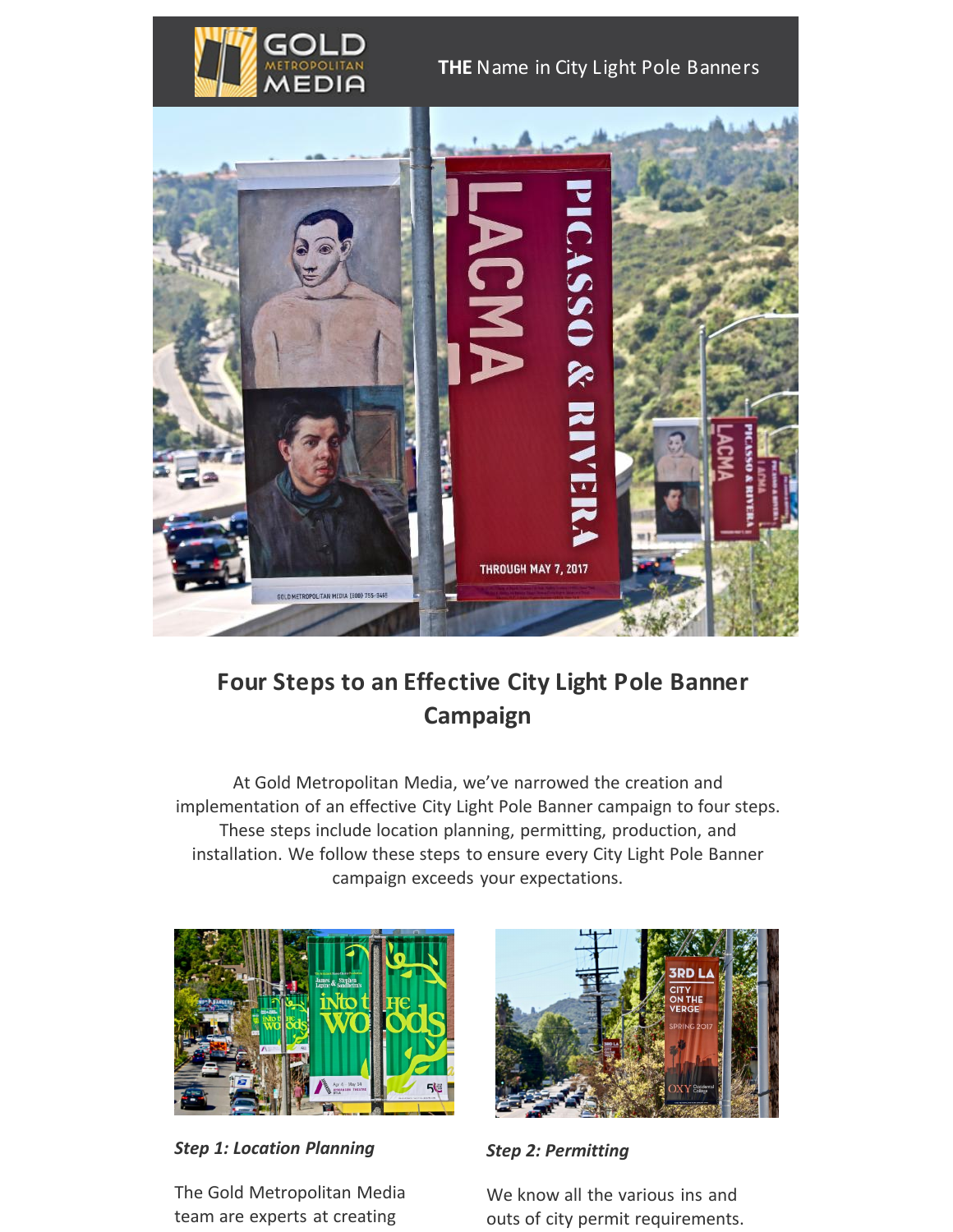location plans based on the highest impact we believe each banner campaign will make to metropolitan commuters. Our extensive knowledge and database create a value-added benefit to our client's banner campaigns that is beyond compare.

We are a licensed vendor and contractor with years of experience working in virtually every major market around the United States.



#### *Step 3: Production*

Gold Metropolitan Media also works with the best equipment and materials to ensure outstanding durability and quality. Our production design team's trained eyes ensure that the image, color, and overall message of every banner campaign will have the highest level of effectiveness and success.



#### *Step 4: Installation*

The Gold Metropolitan Media crew installs every banner using the most durable installation systems to ensure your campaign is displayed properly and stays displayed properly. We also maintain and remove every banner campaign with great care and efficiency.



# **Giving a Second Life to Retired City Light Pole Banners**

GMM Upcycling, a program of Gold Metropolitan Media, creates unique

upcycled products from City Light Pole Banners. We're dedicated to helping the environment by keeping bulky marketing material out of landfills. GMM Upcycling products are gaining popularity through our clients' retail efforts and our marketing driven web store. Before you head out for your summer activities, be sure to grab your favorite GMM Upcycling tote bag. The GMM Upcycling tote bags offer excellent durability and versatility, great for all your summer outdoor fun!